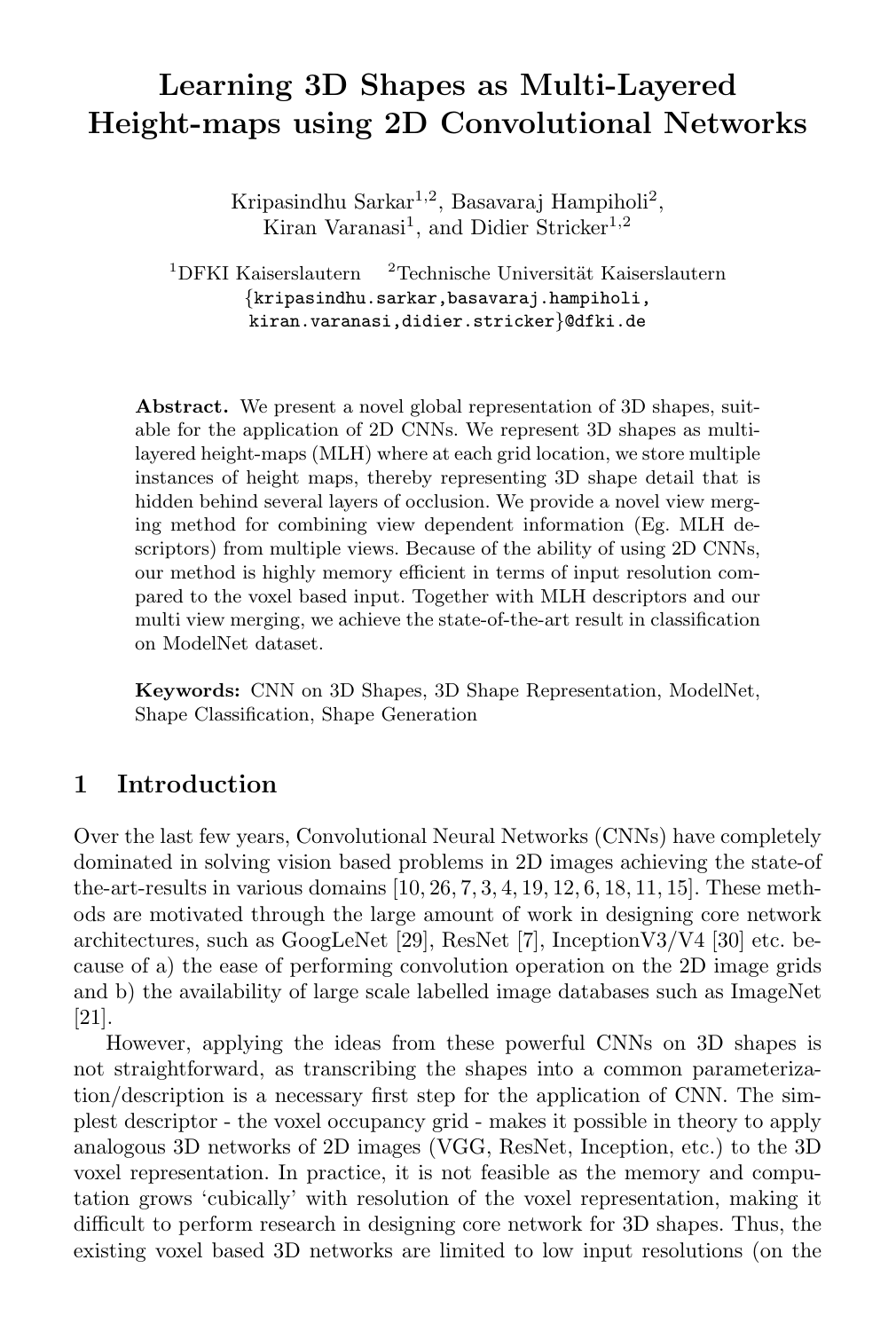order of 32<sup>3</sup> ) [14, 32, 28, 2]. Other methods for 3D specific tasks are the invention of new geometric representation or network architecture targated for 3D shapes [20, 16, 9], and the use of appearance based approaches of using rendered images [25, 8, 28]. Appearance based methods are by design not appropriate for geometry based tasks such as shape generation, reconstruction, etc., though they are excellent choices for appearance based tasks such as classification and retrieval.

In this paper, we present a novel geometry centric descriptor for 3D shapes, suitable for the application of 2D CNNs. We represent 3D shapes as multi-layered height-maps. At each grid location, we store multiple instances of height-maps, thereby representing 3D shape detail that is hidden behind several layers of occlusion. Using this parameterization, that is intuitive and simple to construct, we learn 3D shapes using 2D convolutional neural network models and show state-of-the-art classification result on the ModelNet dataset [32]. Our descriptor provides the following advantages: 1) It is geometry centric, making it appropriate for solving both appearance and geometry based tasks 2) It enables the use of well-investigated 2D CNNs in the context of 3D shapes, which is not possible in voxel based representation and other new 3D architectures; and the ability of taking advantage of pretrained 2D CNNs trained using large scale image data. 3) As a consequence, it provides a highly memory efficient CNN architecture for 3D shapes which is comparable to that of OctNet [20], while being similar in performance.

The multi-layered height-map (MLH) representation is generic and suitable to any 3D shape, irrespective of topology and volumetric density in shape representation. It does not need a pre-estimation of 3D mesh structure, and can be computed directly on point clouds. Our work is in contrast to more shape-aware parameterizations which require the knowledge of the 3D mesh topology of the shapes, which can then be used to create a mesh quadrangulation, or learning an intrinsic shape description in the Eigenspace of the mesh Laplacian [13, 23]. Our MLH parameterization is suited for learning the shape features in a large dataset of diverse 3D shapes. In this sense, it is comparable to 3D voxel grids, but without the associated memory overhead. Our contributions are the following:

- We propose a novel multi-layered height-map (MLH) based global representation for 3D shapes suitable for 2D CNNs for various tasks.
- We propose a novel multi-view merging technique for CNNs involving different input branches to combine information from multiple sources of an instance into a single compact descriptor.
- We present state-of-the-art result on ModelNet benchmark [32] for classification using our multi-view CNN and MLH descriptors.

The following section describes the related work. Section 3 explains in detail the multilayered height-map based features for 3D shapes and simple 2D CNNs for the problem of classification. We present in Section 4 our Multi-view CNN architecture for combining the global features along different views. We follow that with the experiments section evaluating different design choices.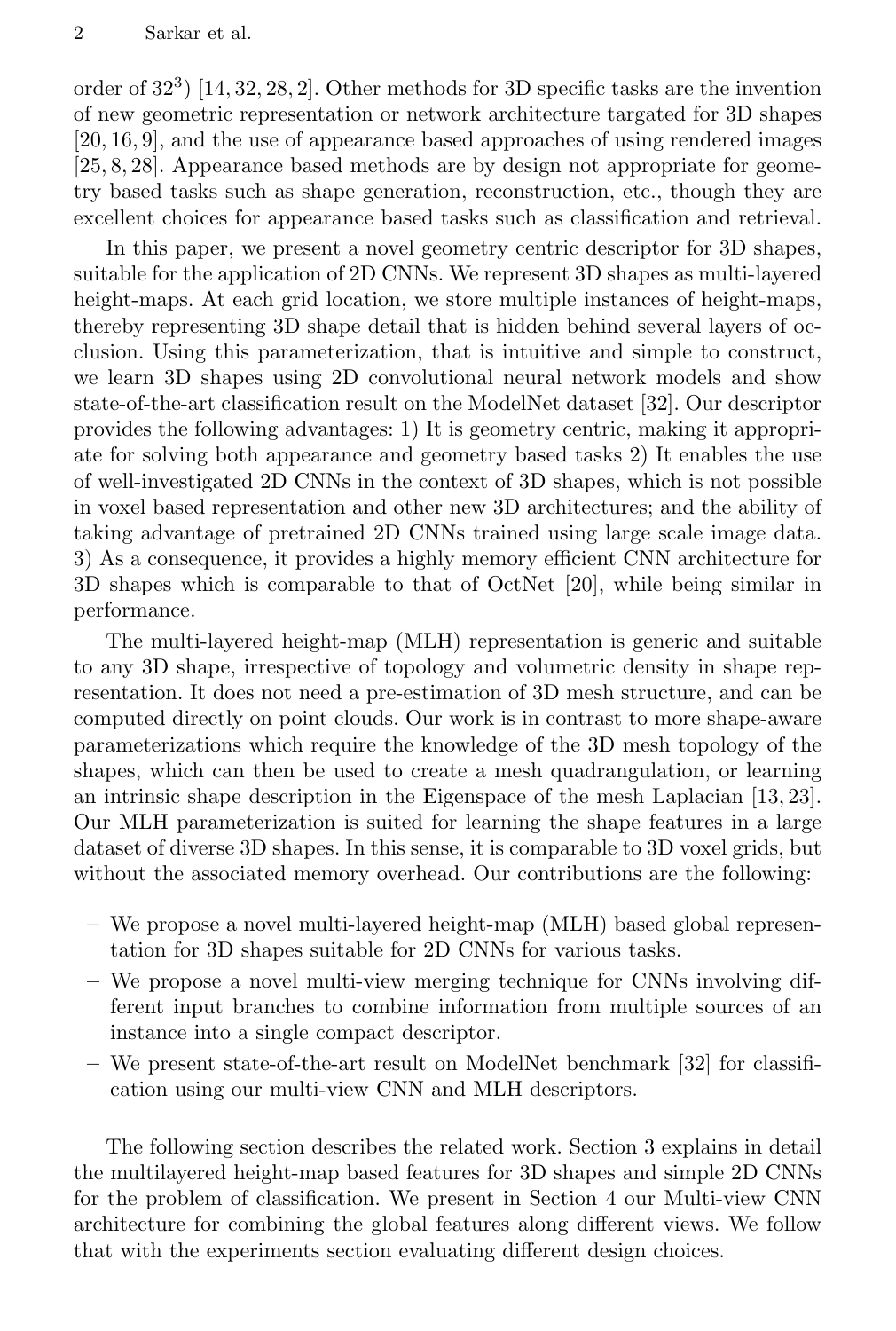#### 2 Related Work

Core 2D convolution networks AlexNet[10] was the first deep CNN model trained in GPU for the task of classification, and is still often used as the base model or feature extractors for performing other tasks. Other famous models which are often used as base CNN are VGG [26], GoogLeNet [29], ResNet [7], InceptionV3/V4 [30]. VGG is a simple network which uses a series of small convolution filters of size  $3 \times 3$  followed by fully connected layers. GoogLeNet and Inception V3/V4 models provide deeper networks with computational efficiency containing efficient 'inception' modules. ResNet on the other hand uses only  $3 \times 3$ convolution with residual connections. We use the 16 layered VGG [26] as our base CNN model because of its simplicity.

**3D convolution networks on voxel grid** Voxel sampling is the method where a 3D shape is represented as a binary occupancy grid in a 3D voxel grid. Wu et al. [32] uses deep 3D CNN for voxelized shapes of resolution  $30<sup>3</sup>$  and provides the classification benchmark dataset of ModelNet40 and ModelNet10. This work is followed by VoxNet which uses voxels of resolution  $32<sup>3</sup>$  [14]. Recently, network elements from 2D CNNs such as inception modules and residual connections have been integrated in 3D CNNs which gave a huge performance gain over the traditional 3D CNNs [2]. Because of the fundamental problem of memory overhead associated with 3D networks, the input size was restricted to  $32<sup>3</sup>$ . Finegrained analysis specific to shape classification and 3D CNN have been performed in [17, 24] making them the top performers in shape classification. In contrast to voxel gird, we use our multi-layer descriptors and use 2D CNN and perform better both in terms of accuracy and computation overhead in the task of shape classification in ModelNet benchmark.

View-dependent rendering methods Image-view based methods take some sort of virtual snapshots (rendering or depth image) of the shape and then design a 2D CNN architecture to solve the task of classification. Their contributions are combination of a novel feature descriptors based on rendering [25, 8, 28], and novel changes in the network architecture for the purpose of classification based on appearance [31]. As explained in Sections 3.1 and 5.4, our representation with 1 layer performs similar for the task of classification in comparison to the image-view based methods.

2D slices Gomez-Donoso et al. [5] represents shape by '2D slices' - the binary occupancy information along the cross section of the shape at a fixed height. A multi-view CNN architecture is then developed to feed 3 such slices (across the 3 canonical axes) for classification. In contrast to this work, (1) our MLH descriptor have k height values (k  $\approx$  5) from the reference grid, and therefore informative enough to be used as a descriptor even for single view CNN, (2) our descriptor is generative (full shape outline can be generated - Section 5.5) and holds promise towards solving other geometry centric tasks.

Specialized networks for 3D More recently, there has been a serious effort to have alternative ways of applying CNNs in 3D data such as OctNet [20] and Kdtree network [9]. Kd-tree network uses Kd tree as the underlying data structure and learns a representation of the input for solving various tasks, providing an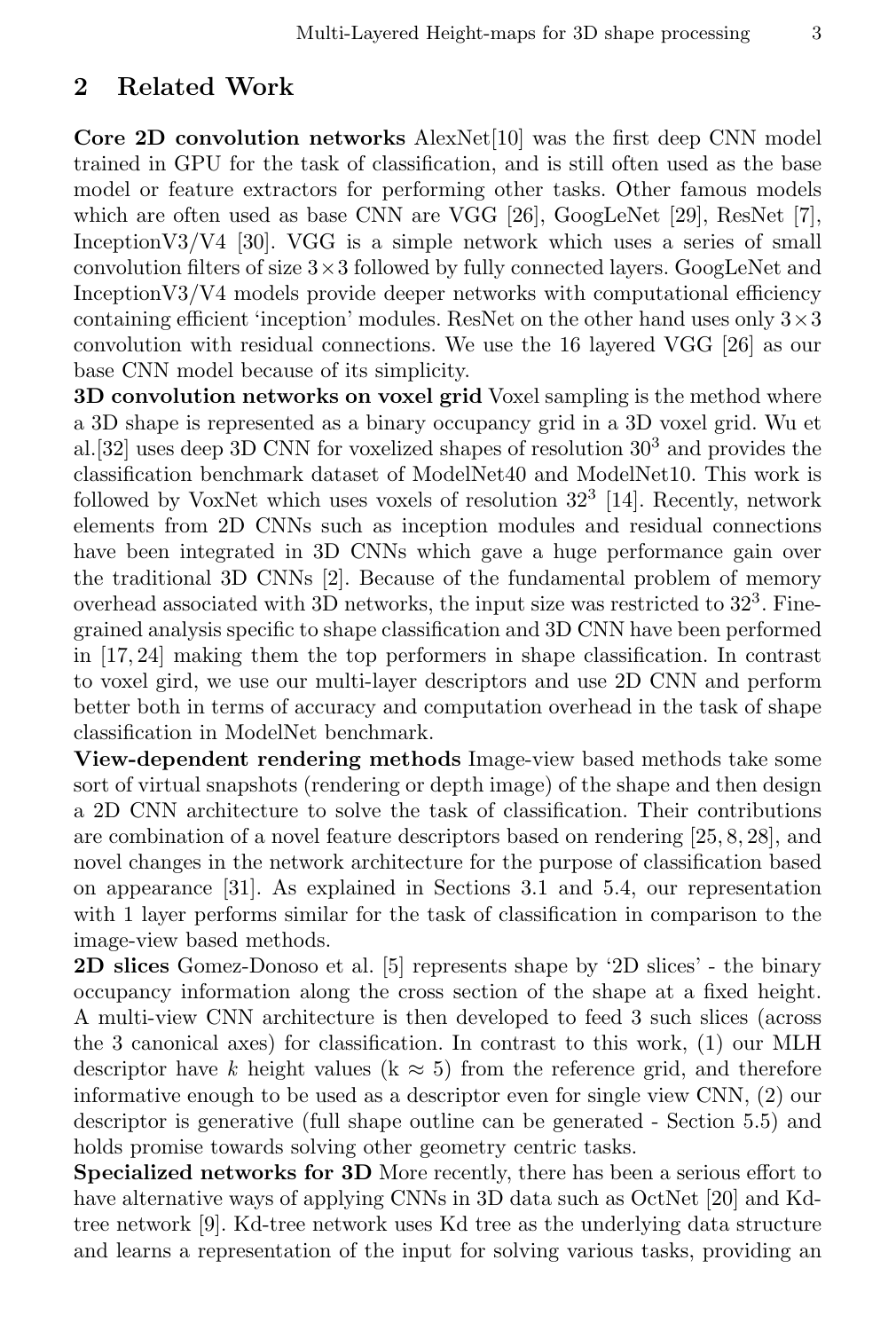

Fig. 1: (Left) Multi-layered height-map descriptors for a shape with the view along Z. (Right) Visualization of the corresponding descriptor with  $k = 3$  from 3 different views of X, Y and Z.

excellent alternative of CNN on 3D data. OctNet on the other hand, uses a compact version of voxel based representation where only the occupied grids are stored in an octree instead of the entire voxel grid. It has similar computational power as the voxel based CNNs while being extremely memory efficient enabling 3D CNNs with 256<sup>3</sup> input. We show that our one view descriptor of resolution 256 and a simple 2D CNN performs similar to OctNet in terms of classification accuracy and memory requirements.

Unordered point clouds and patches It is possible to sample the 3D shape to a finite number of 3D points and collect their XYZ coordinates into a 1D vector. This representation is compact, but it has no implicit spatial ordering that aligns with the real world. Achlioptas et al. [1] in a recent submission uses such represenation to generate 3D shapes and also achieve good accuracy in Model-Net10. PointNet [16] is another such network that takes unstructured 3D points as input and gets a global feature by using max pool as a symmetrical function on the output of multi-layer perceptron on individual points. Our method is conceptually different as it respects the actual spatial ordering of points in the 3D space. Sarkar et al. [22, 23] learn from a dataset of unordered 3D patches, which are detected and oriented using a quadrangulation approach. They represent the spatial ordering at the patch level, but not at the global context of the 3D shape like our method. Further, our method does not require such a prior quadrangulation step.

## 3 Multi-Layered Height-map descriptors

MLH descriptor represents a 3D shape with multiple instance of 'height-map' from a discrete reference grid depicting multiple surface layers. In comparison to voxel occupancy grid structure, where each voxel bin stores the model occupancy information, our representation stores a list of  $k$  'heights' or displacement maps in each bin of the 2D reference grid. The idea is to consider  $k$  sample height values of the entire cross-section of the shape intersecting or falling along the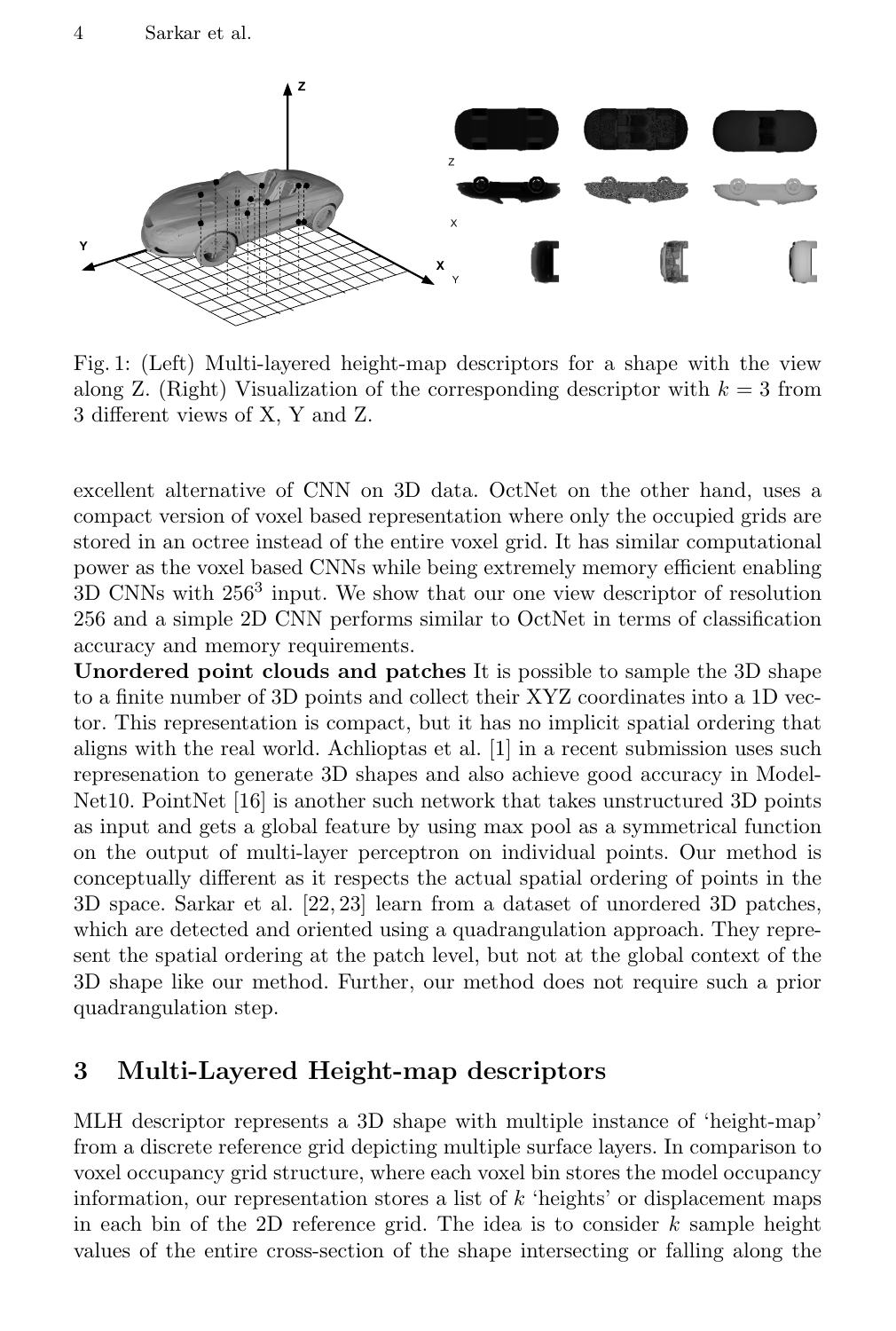| <b>Algorithm 1:</b> Computation of MLH descriptors                                                                 |  |  |  |  |  |  |  |
|--------------------------------------------------------------------------------------------------------------------|--|--|--|--|--|--|--|
| <b>Notation:</b> $A_{[i,j,k,]}$ denotes the element of A at index $i, j, k,$                                       |  |  |  |  |  |  |  |
| <b>Input:</b> shape - S, resolution - N, number of layers - k, direction $\hat{n}$                                 |  |  |  |  |  |  |  |
| <b>Output:</b> MLH descriptor M of dimension $(N \times N \times k)$                                               |  |  |  |  |  |  |  |
| Initialise: $M \leftarrow full(\text{Inf})$                                                                        |  |  |  |  |  |  |  |
| 1 Orient S using $\hat{n}$ and scale it to contain in unit bounding box.                                           |  |  |  |  |  |  |  |
| <b>2</b> Densely sample points in $S$ to get the point-cloud $C$ .                                                 |  |  |  |  |  |  |  |
| <b>3</b> Place an $N \times N$ square grid of unit length on the X-Y plane of the boundig box.                     |  |  |  |  |  |  |  |
| 4 Project $C$ in the grid and collect the z-coordinates (height values) in the bins.                               |  |  |  |  |  |  |  |
| 5 foreach $\text{bin}(p,q) \in \{1,\ldots,N\}$ do                                                                  |  |  |  |  |  |  |  |
| // let $P_{pq}$ be the set of height values of the points falling in                                               |  |  |  |  |  |  |  |
| the bin $(p, q)$                                                                                                   |  |  |  |  |  |  |  |
| if $P_{pa}$ is not empty then<br>6                                                                                 |  |  |  |  |  |  |  |
| when $k > 1$ , $M_{[p,q,i]} \leftarrow ((i-1)/(k-1) * 100)^{th}$ percentile of $P_{pq}$ for each<br>$\overline{7}$ |  |  |  |  |  |  |  |
| $i \in \{1, \ldots, k\}$                                                                                           |  |  |  |  |  |  |  |
| otherwise, $M_{[p,q,i]} \leftarrow 0^{th}$ percentile $P_{pq}$ (or minimum of $P_{pq}$ ).<br>8                     |  |  |  |  |  |  |  |

bins of the 2D grid. For implementation of this idea, we first convert the shape into a point cloud and process on them as explained in Algorithm 1.

The empty bins with no surface intersection are represented by a value slightly higher than the maximum possible height (Inf  $= 1.2$ , or surface with infinite height), for differentiating them from the valid height values. The points are uniformly and densely sampled from the shape so that we get at least  $k$  points in a bin when it is occupied (Step 2). We take percentile values for different layers (in comparison to other sampling strategy - Eg. 'slices' at equidistant locations, minimum k values etc.). This preserves the semantics for the  $1^{st}$  and  $k^{th}$  layers as the bottom and top surfaces respectively. The layers between them represent the intermediate shape information hidden from outside.

View direction The MLH representation is dependent on the plane normal  $\hat{n}$  - the direction along which the height-map is computed - making it a view based descriptor. We call this *view direction* in the subsequent sections. More on the choice of the view directions are covered in the subsequent sections.

#### 3.1 Comparison to other shape representations

Voxel sampling In contrast to 3D voxel occupancy grid, our representation stores distance from the reference plane in the view direction instead of the binary occupancy. Since continuous distance is more precise than the discretized occupancy bins, our representation provides more information along the view direction, provided the number of surfaces falling on a bin is less than  $k$ . This case is already satisfied for most of the cases with  $k = 5$ , except for the surfaces parallel (or near parallel) to the view directions. Therefore MLH in general, is more expressive than voxel occupancy grid with a good chosen direction while being less in memory  $(N^3 \text{ vs } kN^2)$ .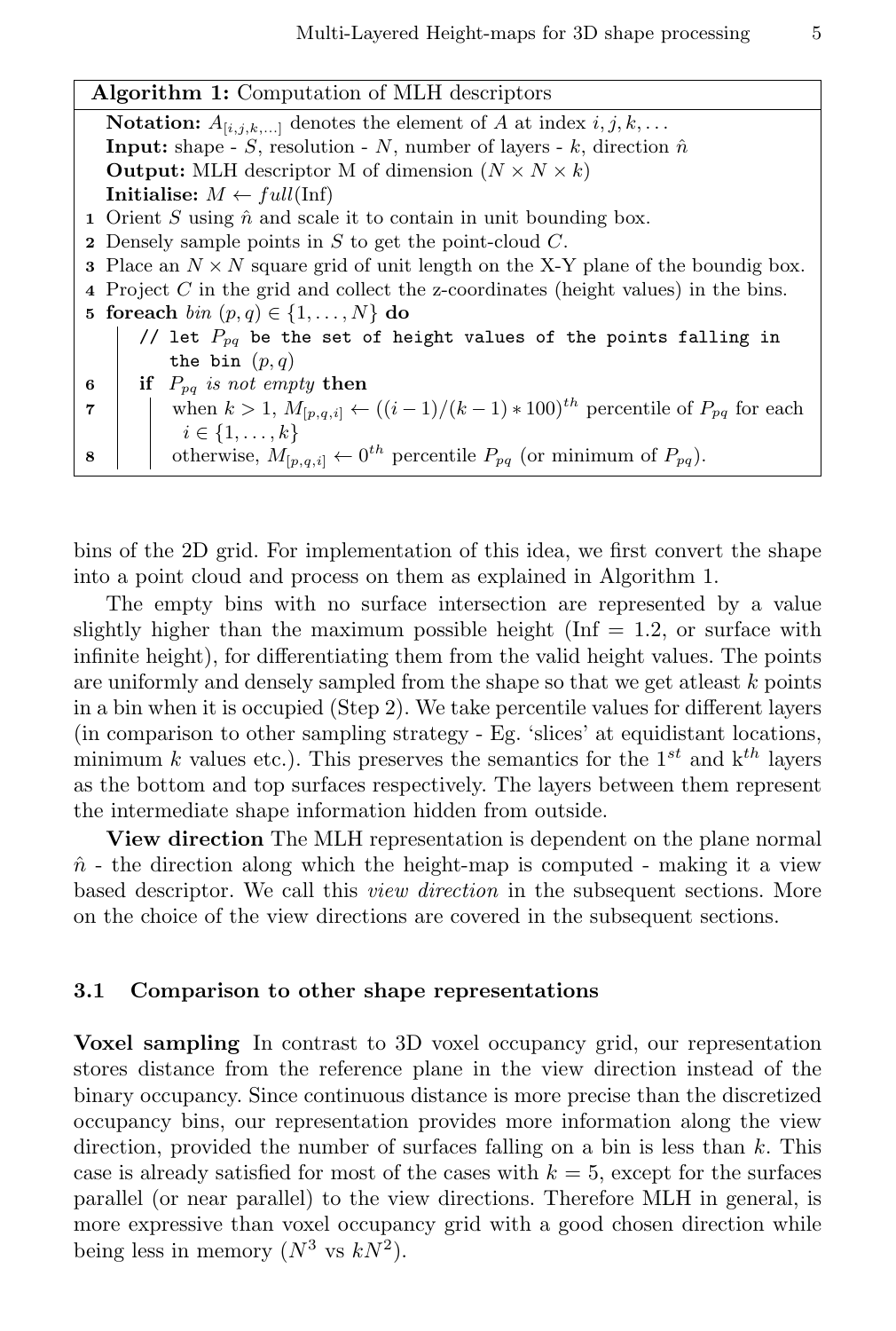**Depth images** With  $k = 1$ , our feature descriptor reduces to depth image representation of a shape with orthographic projection (instead of perspective projection of the depth camera).

Rendered images Even though a rendered image is dependent on shading model, geometric 3D features (corners and edges) appear as a result of perspective projection of the 3D model to the 2D plane of the image. Therefore our representation with  $k = 1$  is similar in nature to the rendered images with orthogonal projection. This premise is supported by the similarity of our result of classification accuracy in ModelNet40 with  $k = 1$ , to the popular technique of MVCNN [28] which uses rendered images.

#### 3.2 Classification networks

Due to the fact that MLH descriptors are multi channel 2D grids, we can directly apply any feed forward 2D CNN with a classification loss (eg. cross entropy loss or SVM loss) for classification. In the simplest form, we use the view of one consistent direction in our MLH features. For incorporating different views, we can treat each view as different training instance and take the sum of all the views at the testing time. We can also treat the views separately and have a merging technique coming from different views. We discuss this in detail in the next section.

This also enables us to use popular 2D CNNs such as AlexNet, VGG, ResNet etc (with k input channels instead of 3 for images) for 3D shape related tasks. These popular networks have been trained on ImageNet database consisting of millions of images. Since the number of instances in 3D databases are much less than that of 2D databases (12K in ModelNet40 compared to 1.2M in ImageNet), we proceed with a fine-tuning strategy for our 3D shape classification. This is meaningful as our feature is analogous to  $k$  channel images (instead of 3 for real images). Since the networks trained on images meaningfully capture the image details at various levels, we expect them to provide good results when fine-tuned on 'image like' inputs.

Initialization strategy The weights from a network trained on 2D images can be used to initialize our corresponding network for fine-tuning, except for the first layer where the number of input channels (with  $k = 5$ ), and hence the weights of the convolutional layer, do not match. In this case, we can either initialize the first layer randomly (and proceed through fine-tuning with other layers properly initialized from a pre-trained network), or copy part of the weights for the first layer. We copy the weights of image-based network to the 1st, 3rd and 5th channel of the weights in the network for MLH. For the remaining 2 layers, we use the average of the weights of the 3 channels of image-based network and copy them to that of MLH network. This initialization strategy provides us with an improvement of approximately 0.1% in test accuracy (over randomly initialized first layer) in all the experiments with ModelNet40/10.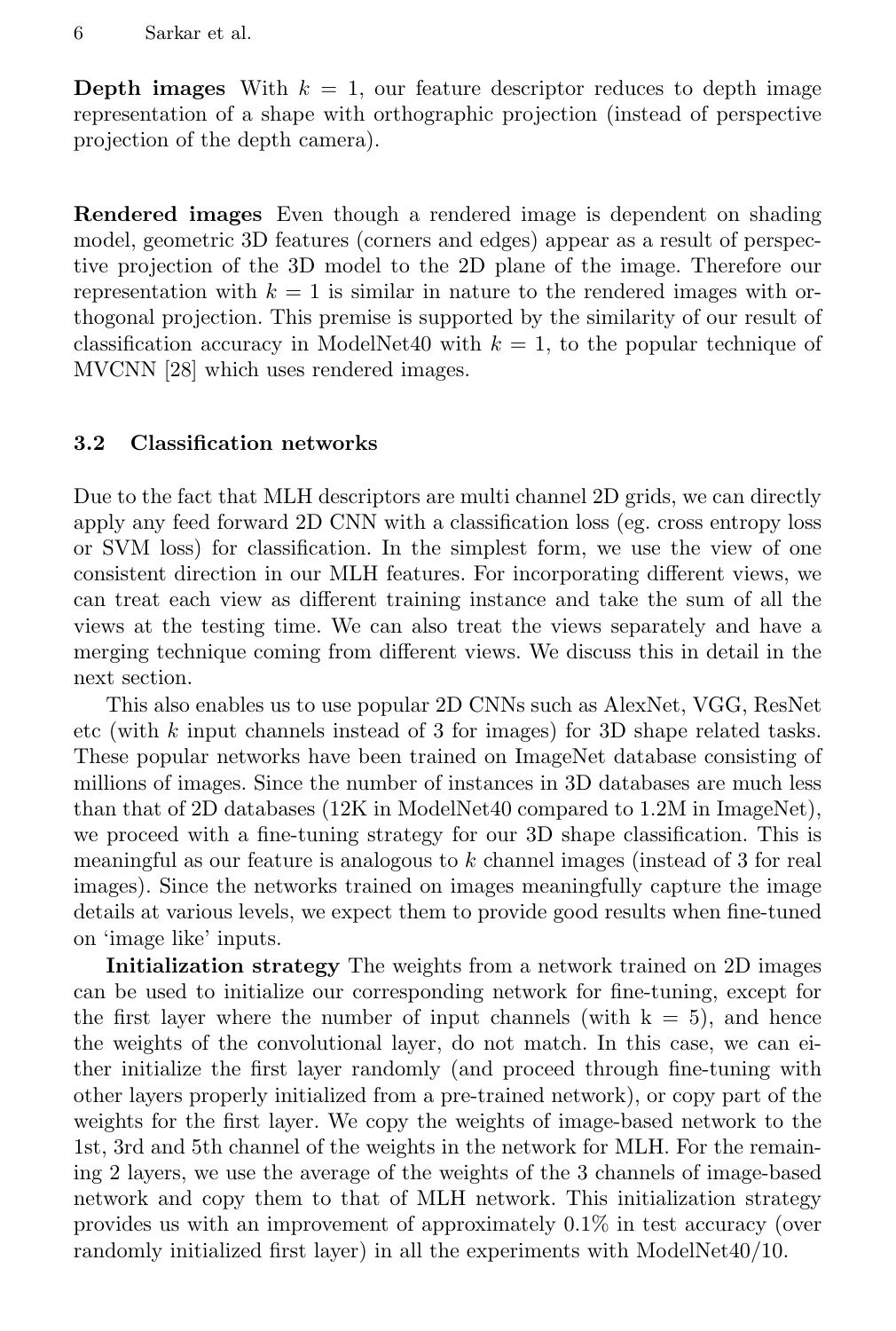### 4 Multi-view architecture

The MLH representation is a view dependent descriptor, and thus a well designed network for a problem should consider features computed from multiple views. We therefore need a good strategy for choosing views, and a technique to merge information coming from different views to have a single descriptor. This section discusses the design choices.

#### 4.1 Choice view directions

Having MLH computed from the three canonical directions X, Y and Z of the shape, enables all the surfaces to have atleast one direction not perpendicular to them. When the 3D data is not axes aligned, we just use the three canonical axes as view direction and proceed through MVCNN [28] like architecture to combine the three views.

#### 4.2 View merging requirements for aligned data

Aligned data Most of the online repositories and online databases for 3D shapes (ShapeNet, ModelNet etc.) provide axes aligned shapes. Eg - for a car, the gravity direction is always Z, front as Y and the side as X in ModelNet/ShapeNet dataset. This important meta-information has been exploited successfully for various tasks implicitly or explicitly [25, 24, 8, 27]. In the availability of such aligned data, our MLH features from X, Y and Z directions have more specific meaning. We design a multi-view architecture specifically to exploit this information. Note that if shape-aware axes can be selected in the context of other datasets e.g, through medial axis computation, it is possible to adapt our method accordingly, by choosing them as view directions.

MVCNN Merging information coming from different views is addressed in MVCNN [28], which has been the state-of-the-art method for shape classification for a long time. We first explain MVCNN, and discuss its merits and demerits before proposing our own solution for merging different views.

In MVCNN, a given shape is first rendered from several consistent directions, which forms the input to the task specific CNN. Each rendered image is passed through a CNN branch separately. All the branches in this part of the network share the same parameters. For merging the outputs from different branches, an element-wise maximum operation across the different activation volume is taken. This is followed by the second part of the network which consists of Fully Connected (FC) layers followed by a loss layer for training. Key elements of this design are 1) shared weights for all the branches, and 2) element-wise max pooling for merging the output from different views. Given the nature of the problem, we identify the following disadvantages in this design.

1. The element-wise max merging operation makes the network give more importance to one of the input views, and discard the information of the others.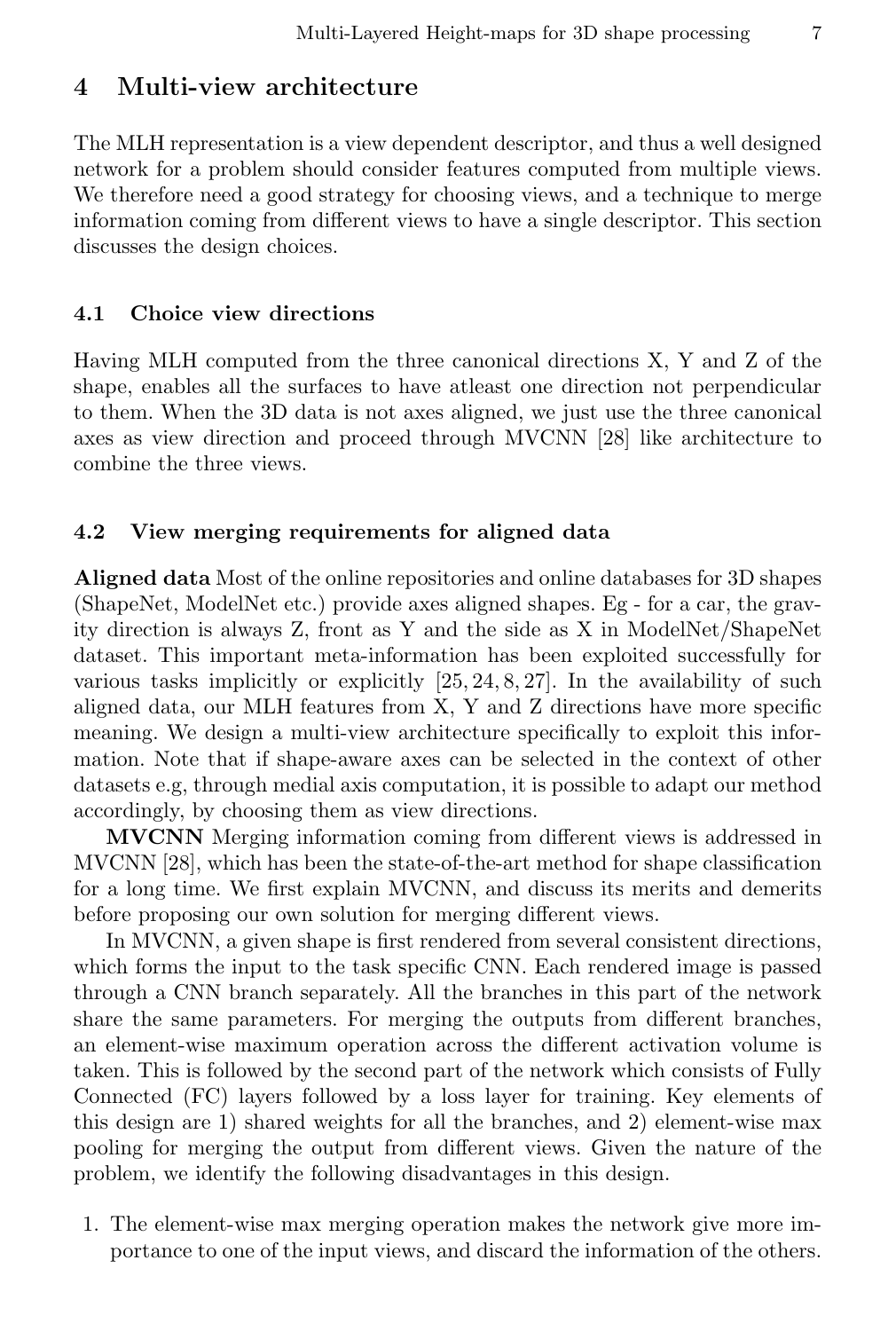

Fig. 2: Overview of the view-merging operation in our Multi-view architecture.

- 2. The element-wise max commutative operation makes the merged output agnostic to the order of the input views, which is not justified except for random view directions.
- 3. Weight sharing in the branches makes the network give less importance to the semantics of the views. The network gets updated in the same way among all the views even with different semantics of input to them.

Presence of aligned 3D datasets makes it important to process different views separately, and explicitly differentiate the output coming from different views.

**Network design formulation** Our multiview network takes input  $(X_1, ..., X_N)$ coming from N different views. Each of them gets passed through  $N$  CNN branches  $(c_1, ..., c_N)$ , giving the output  $(B_1, ..., B_N) = (c_1(X_1), ..., c_N(X_N))$ . We then perform a merging operation  $f$  on the outputs of the branches to get the final output  $f(B_1, ..., B_N)$ . This is followed by fully connected (FC) layers and eventually by a loss function during the training. Based on analysis on MVCNN, we have the following design choices in our network.

- 1. Independent view branches The network branch for each view should be independent of each other. i.e., the CNN branches  $c_i$  () have different weights.
- 2. Non-commutative merging operation To explicitly differentiate the merged output before the application of the FC layers, we use a non-commutative merge operation. i.e., the function  $f : B^n \to M$  is non-commutative.

#### 4.3 Multi-View classification network for MLH descriptors

Our Multi-view network takes 3 MLH feature descriptors as input from X, Y and Z directions. The CNN branches  $c_i$ s are simple feed forward 2D convolutional networks. We use one of the popular 2D CNN architectures trained on ImageNet, as we can use the trained weights to initialize our model. As mentioned above, the 3 branches do not share weights.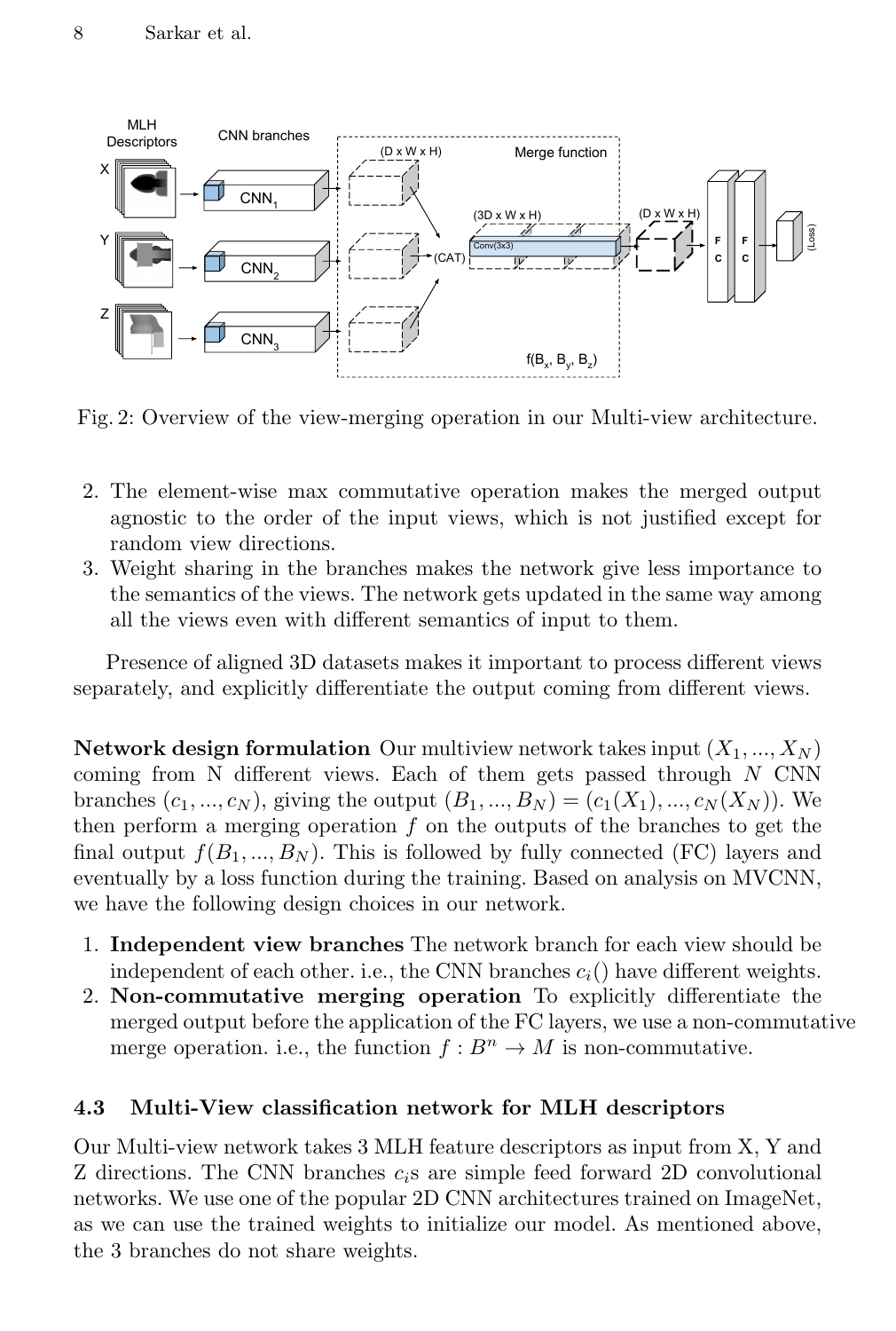Choice of non-commutative operation Popular merging operations like max, mean and sum are all commutative, which makes the order of input irrelevant. The operation concatenation is non-commutative, but produces a large size of activation volume making it infeasible to add a subsequent FC layer (Eg. concatenating the activation of the last Conv/Pool layer of VGG16 from 3 branches and adding a FC layer result to  $3*7*7*512*4096 \approx 300$ M parameters).

We chose the operation - *convolution followed by concatenation* as our choice of non-commutative operation. This reduces the size of the concatenated output back to the initial amount and enables adding a subsequent FC layer to the network. Specifically, we concatenate the activation volumes of the 3 branches with dimension  $D \times W \times H$  along the axis of depth, to get a concatenated volume of  $3D \times W \times H$ . We then apply  $3 \times 3$  convolution with D filters to get the volume back to  $D \times W \times H$  before applying the subsequent FC layer. These trainable weights of the convolution filters along the entire concatenated volume make the operation non-commutative. However, the network can learn to make these weights non-commutative or commutative based on the type of input during learning. The design is illustrated in Figure 2.

### 5 Experiments

#### 5.1 General settings for shape classification

Dataset We use the popular datasets of ModelNet40 and ModelNet10 in [32] for evaluating our shape classification results. ModelNet40 contains approximately 12k shapes from 40 categories, whereas ModelNet10, a subset of ModelNet40, contains approximately 5k different shapes. These datasets come with their training and testing splits ( $\approx$  10k and 2.5k shapes for ModelNet40; 4k and 1k for ModelNet10). We computed MLH feature descriptors of dimension  $256 \times 256 \times 5$ and performed no data augmentation.

General Network settings We use the VGG16 with batch normalization[26] (without the FC layers) as our base model for both single view and 3 view merged network. More recent networks such as ResNet50 [7] and Inception based models [30], provided no improvement in results in terms of test classification accuracy, possibily due to the less number of training samples in these 3D shape datasets. These deeper network architectures may provide advantage as the 3D datasets become larger in size. We add a cross entropy loss at the end of the last FC layer and do an end-to-end training for classification.

General training settings We train ournetwork for 20 epochs with a batch size of 8 using SGD optimizer. The initial learning rate is set to 0.01 and is decreased by a factor of 10 after 10 epochs. Our 3 view network takes approximately 2 hours to converge with a GeForce GTX 1080 Ti GPU.

#### 5.2 Evaluation of design choices

We compute 5 layers  $(k = 5)$  MLH feature, and train single view one branch CNNs. We post the test classification accuracy for ModelNet40 in Table 1 (Left).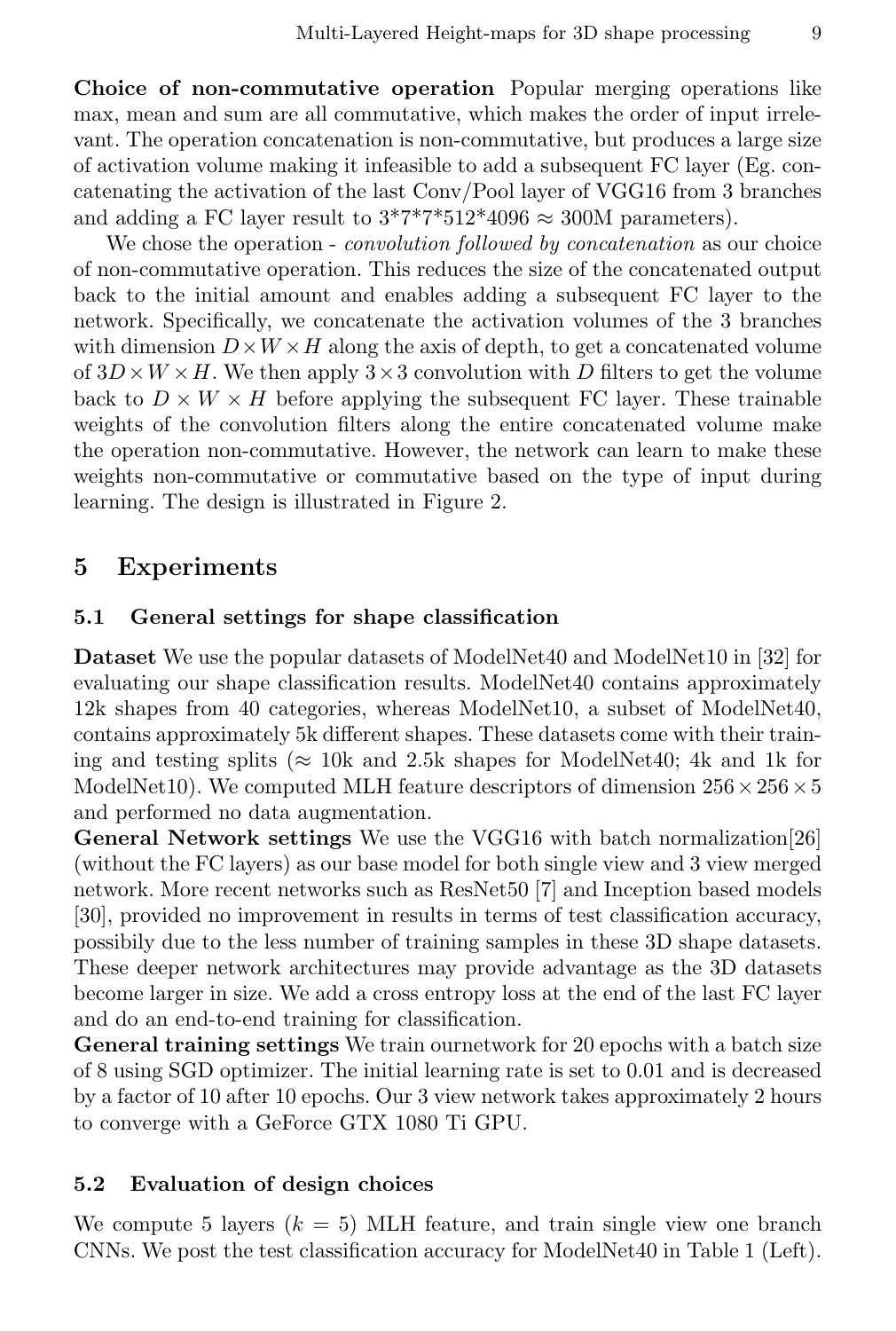| View axis Accuracy |       | Merge settings                                        | Accuracy |
|--------------------|-------|-------------------------------------------------------|----------|
|                    | 86.91 | $ a\rangle$ Shared branches $+$ max merge             | 91.25    |
|                    | 86.71 | $\vert$ b) Independent branches $+$ max merge $\vert$ | 91.29    |
|                    | 86.91 | $ c\rangle$ Independent branches $+$ cat merge        | 93.11    |

Table 1: Classification accuracy on ModelNet40 with (Left) single view, and (Right) multiple views with different merge techniques. 'cat merge' denotes our non commutative merge operation - concatenation followed by convolution.

Except for the experiments with the number of layers in Section 5.2, all the experiments provided in this section use  $k = 5$ . Even with single view and a very simple network architecture, our classification accuracy is comparable to the popular voxel based methods. The next section provides a more detailed comparison with the state-of-the-art methods.

View merging We consider the 3 canonical axes of X, Y and Z as the 3 orthogonal view directions, and perform experiments with the following branch merging operations a) MVCNN type [28, 17] network with shared CNN branch followed by elt max b) independent branch followed by elt max c) our design of independent branch with non-commutative merge - concatenation followed by convolution. In the last design we concatenated  $512 \times 8 \times 8$  output volume of the last convolution layers of 3 VGG16 branches to get an output volume of  $1536\times8\times8$ . We follow this with  $3\times3$  convolution with 512 filters (#parameters  $= (1536*3*3)*512$  to get the output volume back to the order of previous magnitude -  $512\times7\times7$  (we reduce the dimension from 8 to 7 to properly initialize the pretrained FC layer). This operation is detailed in Section 4.3. The classification accuracy on ModelNet40 with the above design choices is reported in Table 1 (Right). The best result is obtained with our proposed merging technique.

Effect of fine-tuning One of the important features of our MLH descriptor is the fact that, even though it is a geometry based descriptor which captures geometric properties of a 3D shape, it can be easily used by pretrained image based 2D CNNs. All of our results, except otherwise stated are obtained by fine-tuning the weights of the VGG16 pretrained on ImageNet with an initialization strategy explained in Section 3.2. Finetuning makes a big difference in the result in the test accuracy. For example, our 5-layer 3-view model achieves a test accuracy of 89.63 when initialized with random weights compared to 93.11 when initialized with pretrained weights, giving an relative improvement of 3.5%.

Number of layers Figure 3 shows the effect of the number of layers in our multilayer representation. Here we use our merged 3-view models . Note that even with a single layer we achieve an accuracy higher than 90.5% due to our new merging technique. Our 2 layer MLH descriptor already provides a good representation of the shape as it completely covers the shape outline from outside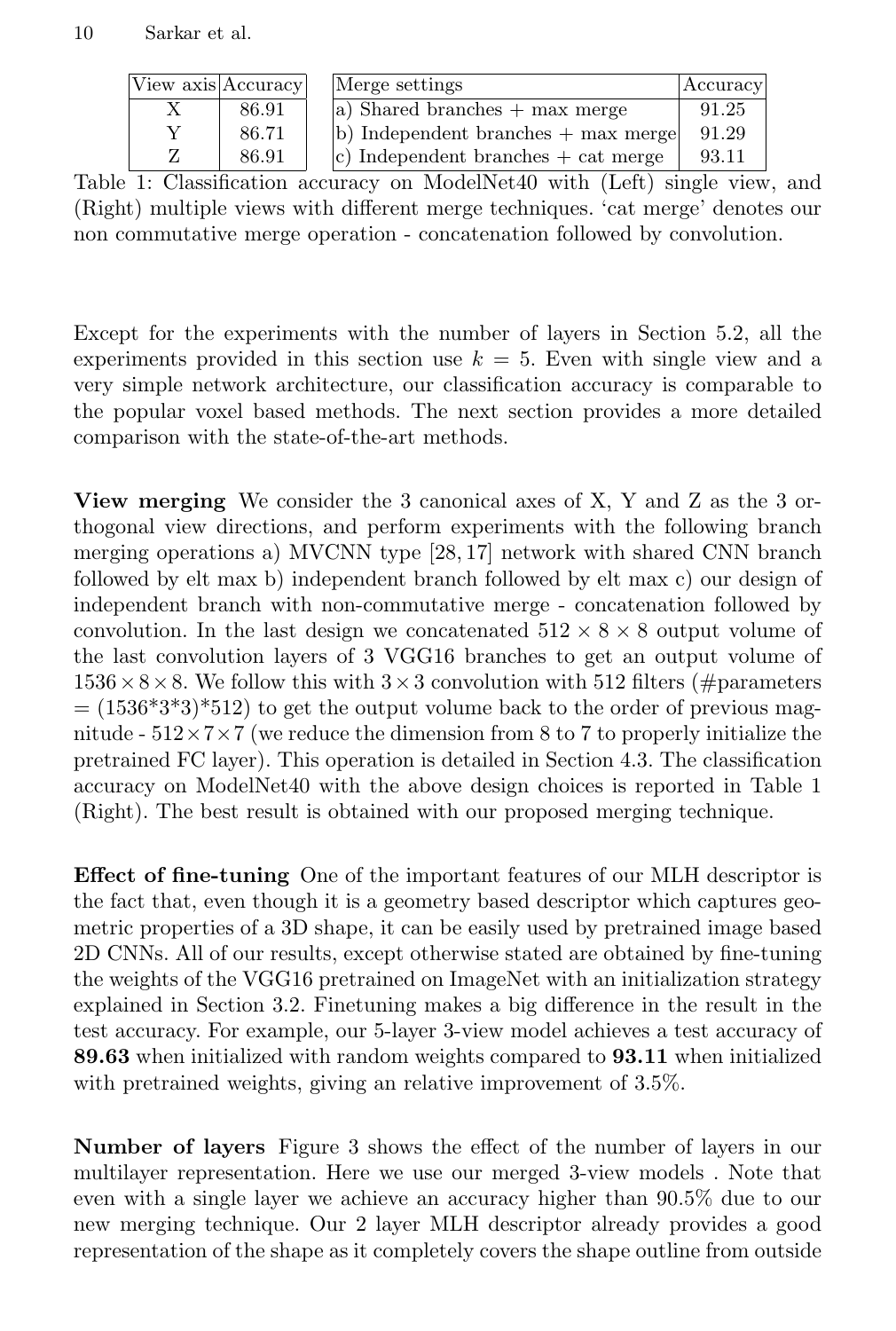

Fig. 3: (Left) Classification accuracy on ModelNet40 with different of number of layers. (Right) Confusion matrix of classification for ModelNet10.

along the view direction (by taking minimum and maximum height form the grid). As expected, we see a big jump in accuracy from layer 1 to 2, followed by a slow saturation till layer 5. We therefore, use the 5 layer descriptors in all other experiments.

#### 5.3 Comparison with the state-of-the-art methods

We provide a brief discussion on the different methods for shape classification before providing our comparison; to better understand the state of the art and the comparing methods.

Image-view based methods Image-view based methods take virtual snapshotsof the shape and then design a 2D CNN architecture to solve the task of classification. They are, in their core, appearance based methods which are excellent for solving tasks based on appearance - eg. shape classification and retrieval. They are not generative in nature (being able to generate the shape or a partial shape given the feature descriptors) and hence by design not appropriate for geometry based tasks such as shape generation, reconstruction, part segmentation etc. Because of the fact that shape classes are highly appearance centric, they contribute to the top part of the shape classification leaderboard.

Geometry based methods These methods use a geometry centric input, such as voxel grid, point cloud etc. and design an appropriate CNN architecture to solve the task of classification. They are geometry centric and can be used for tasks such as shape generation, part segmentation etc.

Table 2 shows the comparison of our approach to the other state of the art methods for shape classification. We perform the best compared to all the single model methods in ModelNet10, and best among all the geometry based methods in in ModelNet40. The confusion matrix for ModelNet10 is shown in Figure 3. Most of the missclassification comes from the similar category pairs like (table, desk) and (night stand, dresser). We also perform better than all the appearance based methods, except Wang et al [27] which performs a specialized view based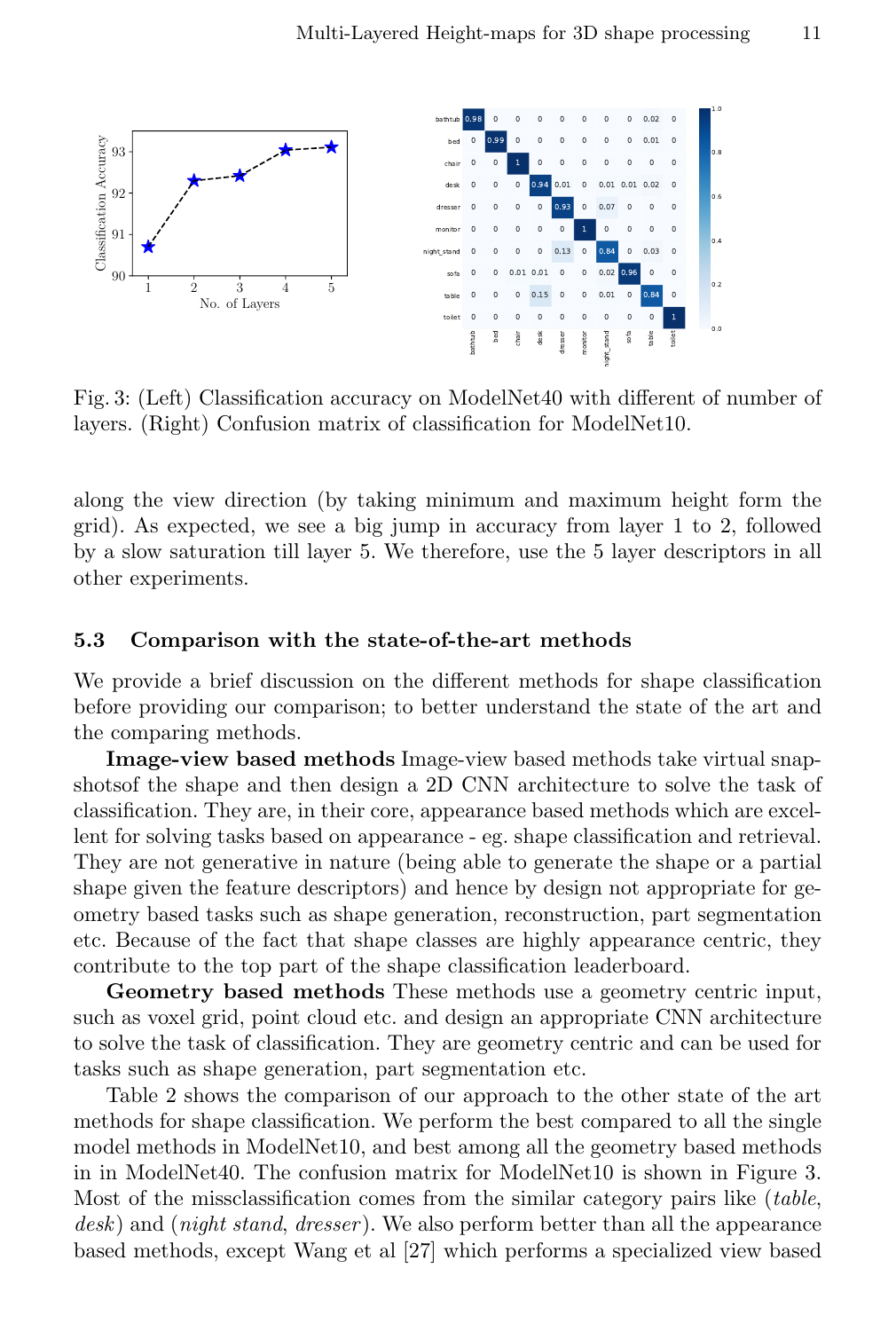|                          |       | ModelNet40 ModelNet10 | T converge                          | # views <sup>a</sup> | Data |
|--------------------------|-------|-----------------------|-------------------------------------|----------------------|------|
|                          |       |                       | $(ModelNet40) \text{\# aug inst}^b$ |                      | aug  |
| Image based              |       |                       |                                     |                      |      |
| PANORAMA NN [25]         | 91.12 | 90.70                 | $30 \text{ mins}$                   | $1^a$                | N    |
| Wang et al [27]          | 93.80 |                       | 20 hours                            | $12^a$               | N    |
| Pairwise [8]             | 90.70 | 92.80                 |                                     | $12^a$               | N    |
| MVCNN [28]               | 90.10 |                       |                                     | $80^a$               | N    |
| Geometry based           |       |                       |                                     |                      |      |
| Kd-Net depth 10 [9]      | 90.60 | 93.30                 | 5 days                              | $10^b$               | Y    |
| Kd-Net depth $15$ [9]    | 91.80 | 94.00                 | 16 hours                            | $10^b$               | Y    |
| MVCNN- MultiRes [17]     | 91.40 |                       |                                     | $20^a$               | Y    |
| $VRN$ [2]                | 91.33 | 93.61                 | 6 days                              | $24^b$               | Y    |
| Voxception [2]           | 90.56 | 93.28                 | 6 days                              | $24^b$               | Y    |
| ORION [24]               |       | 93.80                 |                                     |                      | Y    |
| Pointnet [16]            | 89.20 |                       |                                     | 1 <sup>b</sup>       | Y    |
| VoxNet $[14]$            | 83.00 |                       |                                     | $12^b$               | Y    |
| Ours - $3$ views $+$ cat | 93.11 | 94.80                 | 2 hours                             | $3^a$                | N    |

Table 2: Comparison of test classification accuracy on ModelNet40 and ModelNet10 dataset among all single model methods. Bold figures are the highest accuracy in the respective group. Underscore figure is the highest accuracy value among all the methods.  $\overline{\phantom{a}}$ - means information not available. T converge denotes the Time taken for the CNN to Converge in a single GPU. Y/N means yes and no respectively.

clustering for the task of classification and takes 10 times longer to converge than our algorithm. It can be argued that the result of our method can be improved with more view based specialization, data augmentation and other fine-grained analysis (Eg clustering of MLH features instead of rendered images) which is not our contribution or our claim.

### 5.4 Relation with other descriptors

Reduction to image based models As described in Section 3.1, our representation with 1 layer reduces to rendered image with orthogonal projection. We perform experiments with  $k = 1$  with similar merging setting as MVCNN and provide our results in Table 3. The similarity of our results verifies this hypothesis. A slightly less accuracy of our method with 1 layer and the merge settings of MVCNN is probably due to the less number of views (3 compared to 80). We see an increase in accuracy with our new merging method with 1 layer descriptors. This provides the hint that our merging method can be used by existing image based methods such as MVCNN to improve the classification accuracy.

Comparison to Voxel based models We compare classification accuracy and memory requirements for our single view  $(X)$ , 5 layer model with the results provided in OctNet paper [20] on the ModelNet10 dataset. We chose to compare our results with this work because, a) it focuses on 'pure' 3D convolutional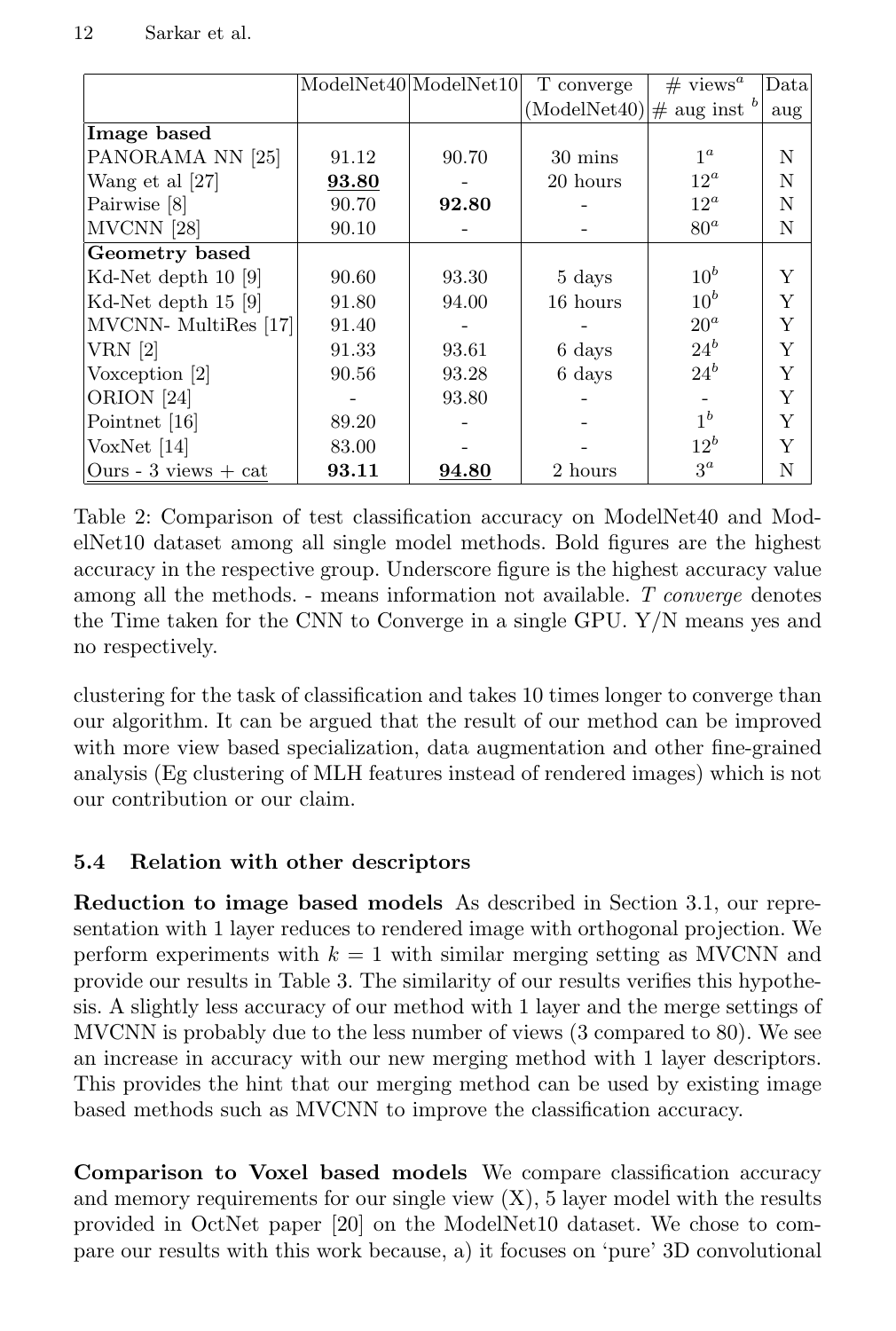| Algorithms                                        | Accuracy   | Algorithms          | Accuracy          | Approx.           |
|---------------------------------------------------|------------|---------------------|-------------------|-------------------|
|                                                   | ModelNet40 |                     | ModelNet10 Memory |                   |
| MVCNN [28] $(80 \text{ v})$                       | 90.10      | Octnet 256 [20]     | 90.3              | 8 GB *            |
| $ 1 1 + \text{Shared} + \text{max}(3 \text{ v}) $ | 89.78      | DenseNet 64 [20]    | 90.0              | 6 GB $^{\dagger}$ |
| $11 + Ind + max(3 v)$                             | 90.15      | DenseNet $256$ [20] | $\sim$            | $60$ GB           |
| $1 l + Ind + cat (3 v)$                           | 90.72      | Ours $256$ (1 view) | 90.97             | $8$ GB $‡$        |

Table 3: (Left) Classification accuracy on ModelNet40 with our 1 layered descriptor with 3 views and its comparison with an image based method. See Table 1 for the legends. (Right) Comparison of classification accuracy and memory requirement (of batchsize  $= 32$ ) of our single view model with OctNet [20].

network on voxel representation b) it isolates the effect of memory requirement on accuracy from other network design factors. On a similar note, we perform classification using a single view network using VGG16 (a simple 2D convolutional network of 16 layers - in comparison with 14 layers 3D Convnet used in OctNet256) for our MLH descriptors of dimension  $256 \times 256 \times 5$ . As seen in Table 3 (Right), the result of our method using a single view is comparable to pure 3D convolution based methods on 3D voxel grid and OctNet, while being similar in the network memory requirements of OctNet.

#### 5.5 Multi-view GAN on MLH descriptors

In this set of experiments, we use the MLH features as generative feature descriptors and show that they can be applied for point cloud generation, using a DCGAN type network. We also provide a novel multi-view GAN which generates multiple views simultaneously and synchronously. We show qualitative results of the rendered point cloud of the generated shapes. Our main intention here is to verify the fact that the 2D grid of MLH descriptors (and the corresponding 2D CNNs) have sufficient geometric information and hold promise towards the application of 3D shape generation.

We design a generative network which automatically takes care of the synchronization of multiple views by using a multiview discriminator with our merging technique. The generator takes a latent noise as input and feeds it to 3 different generating branches consisting of transposed convolutions. None of the generating branches share any weights. The design of generator not sharing any weights and a multi-view discriminator with non commutative merge operation is even more important in the context of GAN than for a simple classification

<sup>∗</sup>Memory occupied in GeForce GTX 1080 Ti for a batchsize of 32 and approximate value inferred from the Figure 7 (a) in [20].

<sup>†</sup>Activation volume of the network in Table 5 for the batchsize of 32 and approximate value inferred from the Figure 7(a) [20] (details in supplementary material).

<sup>‡</sup>Activation volume of our single view network (details in supplementary material) and memory occupied in GeForce GTX 1080 Ti for a batchsize of 32.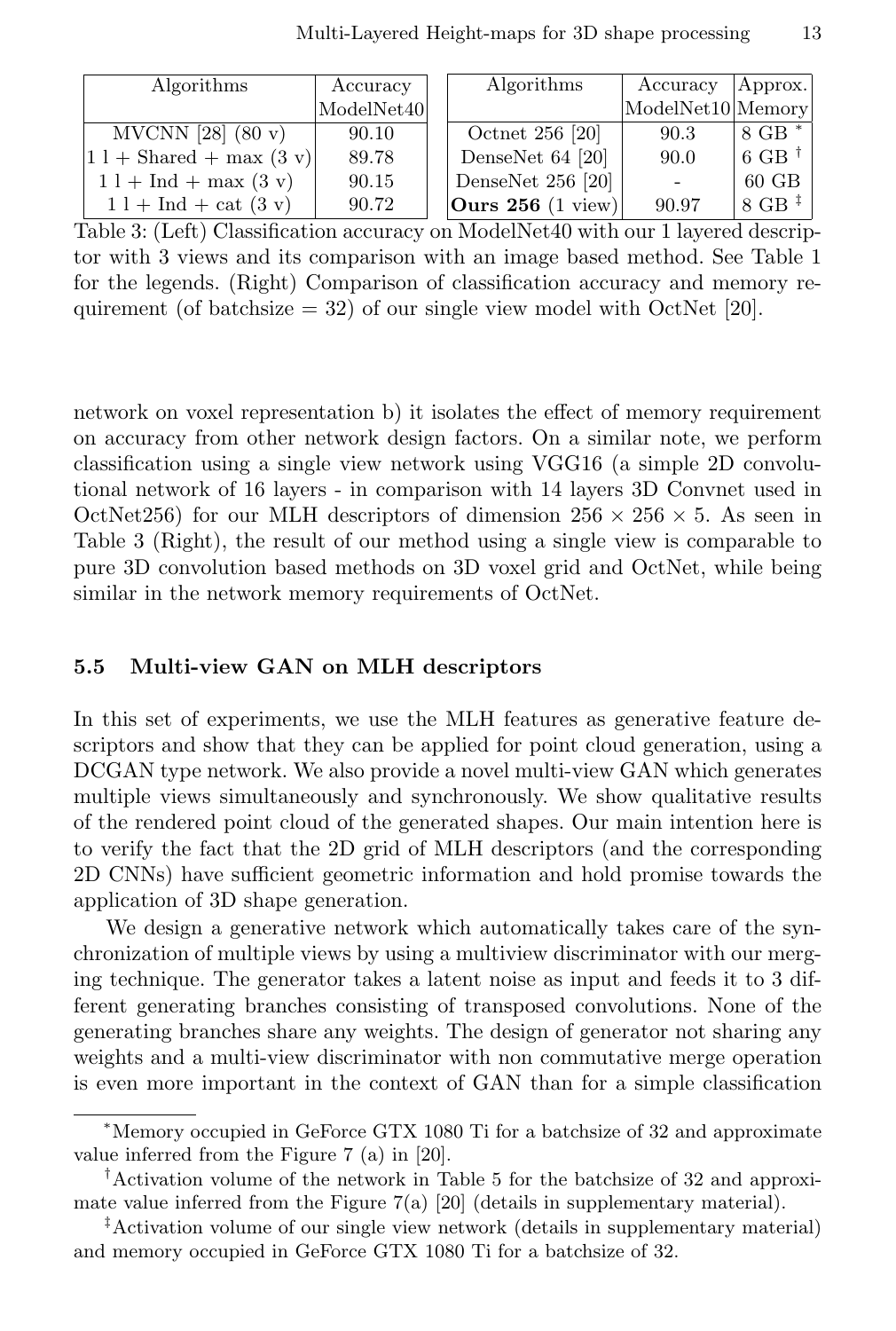

Fig. 4: MVDCGAN - Multiview DCGAN for MLH descriptors. (Top) The generator and discriminator architecture used in the experiments. (Bottom) Generated shapes of 3 chairs and 2 cars using the above architecture. (Bottom-Right) Visualization of the generated descriptors for one of the chair.

network. In the GAN, the generator has to produce 3 different output as different views, and the discriminator has to differentiate among the views.

For generative network branches, we use 5 transposed-convolution blocks to upsample. For discriminator branches, we used 5 convolution blocks to downsample. The network details are provided in the supplementary material. We used 2 layered representation to capture the shape outline from outside. The Multiview DCGAN model together with the generated shapes are shown in Figure 4. We see that the generated 3D shapes show characteristic 3D features. In future work, they can be explored towards shape synthesis applications.

### 6 Conclusion and future work

In this paper, we introduced a novel 3D shape descriptor for 2D convolutional neural networks and an efficient merging technique for merging information from different views of same instance. We showed its advantages in terms of classification accuracy and memory requirements, as compared to the voxel based methods. Our method is complementary to fine-grained analysis such as view clustering (Eg. [27]) and making ensembles of classifiers, for further improving the classification accuracy. Our merging can also be used in various existing work involving merging of aligned data instances (Eg. [17, 28]). We also plan to perform detailed work on MV-DCGAN, both using images and MLH descriptors. We hope our MLH descriptors will provide an alternative way of 3D shape processing in the future and encourage researchers to investigate in novel 2D CNNs for solving tasks related to 3D data.

Acknowledgements This work was partially funded by the BMBF project DYNAMICS (01IW15003).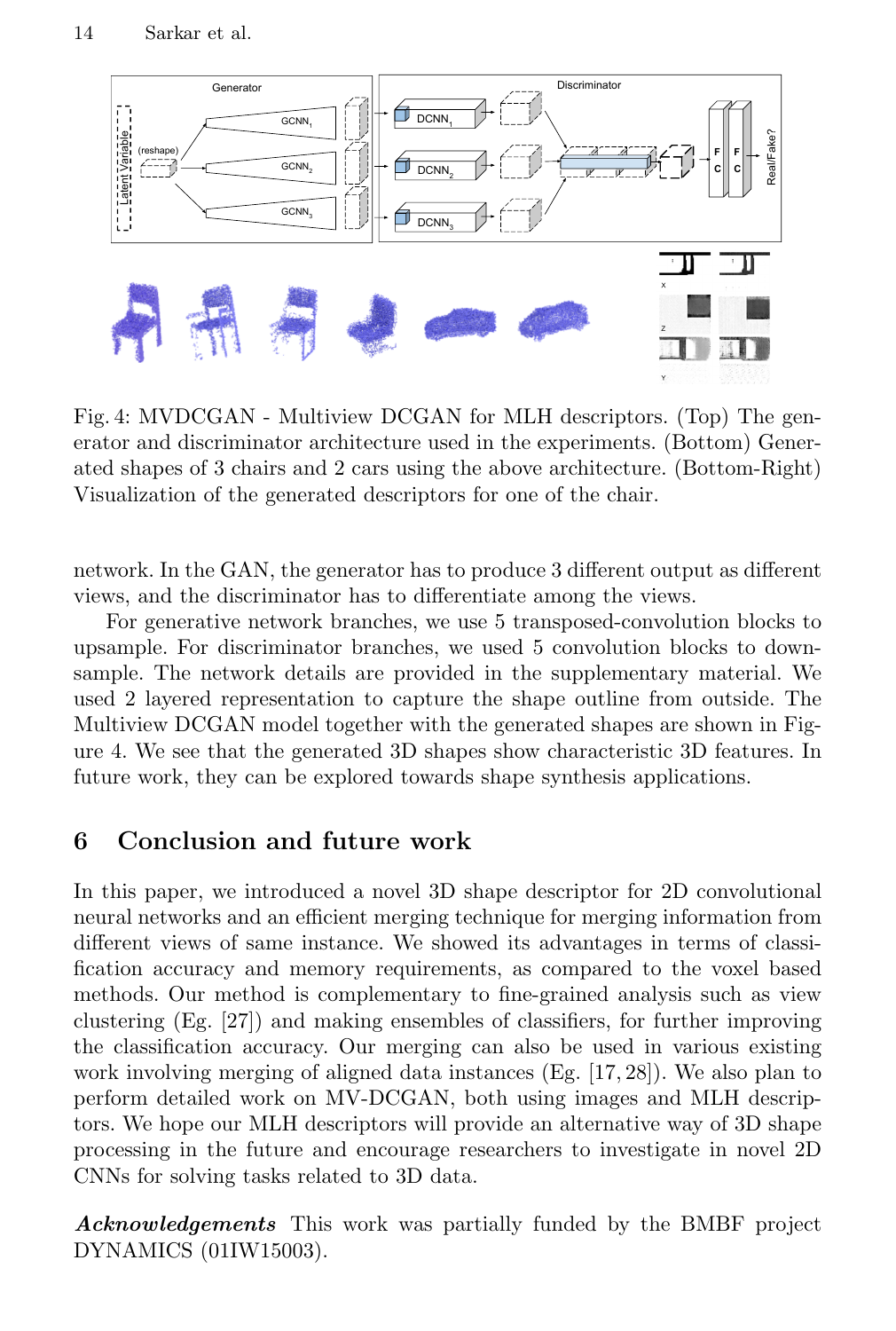### References

- 1. Achlioptas, P., Diamanti, O., Mitliagkas, I., Guibas, L.J.: Representation learning and adversarial generation of 3d point clouds. CoRR  $abs/1707.02392$  (2017), http://arxiv.org/abs/1707.02392
- 2. Brock, A., Lim, T., Ritchie, J.M., Weston, N.: Generative and discriminative voxel modeling with convolutional neural networks. CoRR abs/1608.04236 (2016), http://arxiv.org/abs/1608.04236
- 3. Girshick, R., Donahue, J., Darrell, T., Malik, J.: Rich feature hierarchies for accurate object detection and semantic segmentation. In: Proceedings of the IEEE Conference on Computer Vision and Pattern Recognition (CVPR) (2014)
- 4. Girshick, R.B.: Fast R-CNN. CoRR abs/1504.08083 (2015), http://arxiv.org/abs/1504.08083
- 5. Gomez-Donoso, F., Garcia-Garcia, A., Garcia-Rodriguez, J., Orts-Escolano, S., Cazorla, M.: Lonchanet: A sliced-based cnn architecture for real-time 3d object recognition. In: 2017 International Joint Conference on Neural Networks (IJCNN). pp. 412–418 (May 2017). https://doi.org/10.1109/IJCNN.2017.7965883
- 6. He, K., Gkioxari, G., Dollár, P., Girshick, R.: Mask r-cnn. In: Computer Vision (ICCV), 2017 IEEE International Conference on. pp. 2980–2988. IEEE (2017)
- 7. He, K., Zhang, X., Ren, S., Sun, J.: Deep residual learning for image recognition. CoRR abs/1512.03385 (2015), http://arxiv.org/abs/1512.03385
- 8. Johns, E., Leutenegger, S., Davison, A.J.: Pairwise decomposition of image sequences for active multi-view recognition. In: Computer Vision and Pattern Recognition (CVPR), 2016 IEEE Conference on. pp. 3813–3822. IEEE (2016)
- 9. Klokov, R., Lempitsky, V.: Escape from cells: Deep kd-networks for the recognition of 3d point cloud models. In: 2017 IEEE International Conference on Computer Vision (ICCV). pp. 863–872. IEEE (2017)
- 10. Krizhevsky, A., Sutskever, I., Hinton, G.E.: Imagenet classification with deep convolutional neural networks. In: Pereira, F., Burges, C.J.C., Bottou, L., Weinberger, K.Q. (eds.) Advances in Neural Information Processing Systems 25, pp. 1097– 1105. Curran Associates, Inc. (2012), http://papers.nips.cc/paper/4824-imagenetclassification-with-deep-convolutional-neural-networks.pdf
- 11. Ledig, C., Theis, L., Huszar, F., Caballero, J., Aitken, A.P., Tejani, A., Totz, J., Wang, Z., Shi, W.: Photo-realistic single image super-resolution using a generative adversarial network. CoRR abs/1609.04802 (2016), http://arxiv.org/abs/1609.04802
- 12. Long, J., Shelhamer, E., Darrell, T.: Fully convolutional networks for semantic segmentation. In: Proceedings of the IEEE Conference on Computer Vision and Pattern Recognition. pp. 3431–3440 (2015)
- 13. Masci, J., Boscaini, D., Bronstein, M.M., Vandergheynst, P.: Geodesic convolutional neural networks on riemannian manifolds. In: IEEE Workshop on 3D Representation and Recognition (3DRR). pp. 37–45 (2015)
- 14. Maturana, D., Scherer, S.: VoxNet: A 3D Convolutional Neural Network for Real-Time Object Recognition. In: IROS (2015)
- 15. Pathak, D., Krähenbühl, P., Donahue, J., Darrell, T., Efros, A.: Context encoders: Feature learning by inpainting (2016)
- 16. Qi, C.R., Su, H., Mo, K., Guibas, L.J.: Pointnet: Deep learning on point sets for 3d classification and segmentation. arXiv preprint arXiv:1612.00593 (2016)
- 17. Qi, C.R., Su, H., Nießner, M., Dai, A., Yan, M., Guibas, L.J.: Volumetric and multi-view cnns for object classification on 3d data. In: Proceedings of the IEEE conference on computer vision and pattern recognition. pp. 5648–5656 (2016)